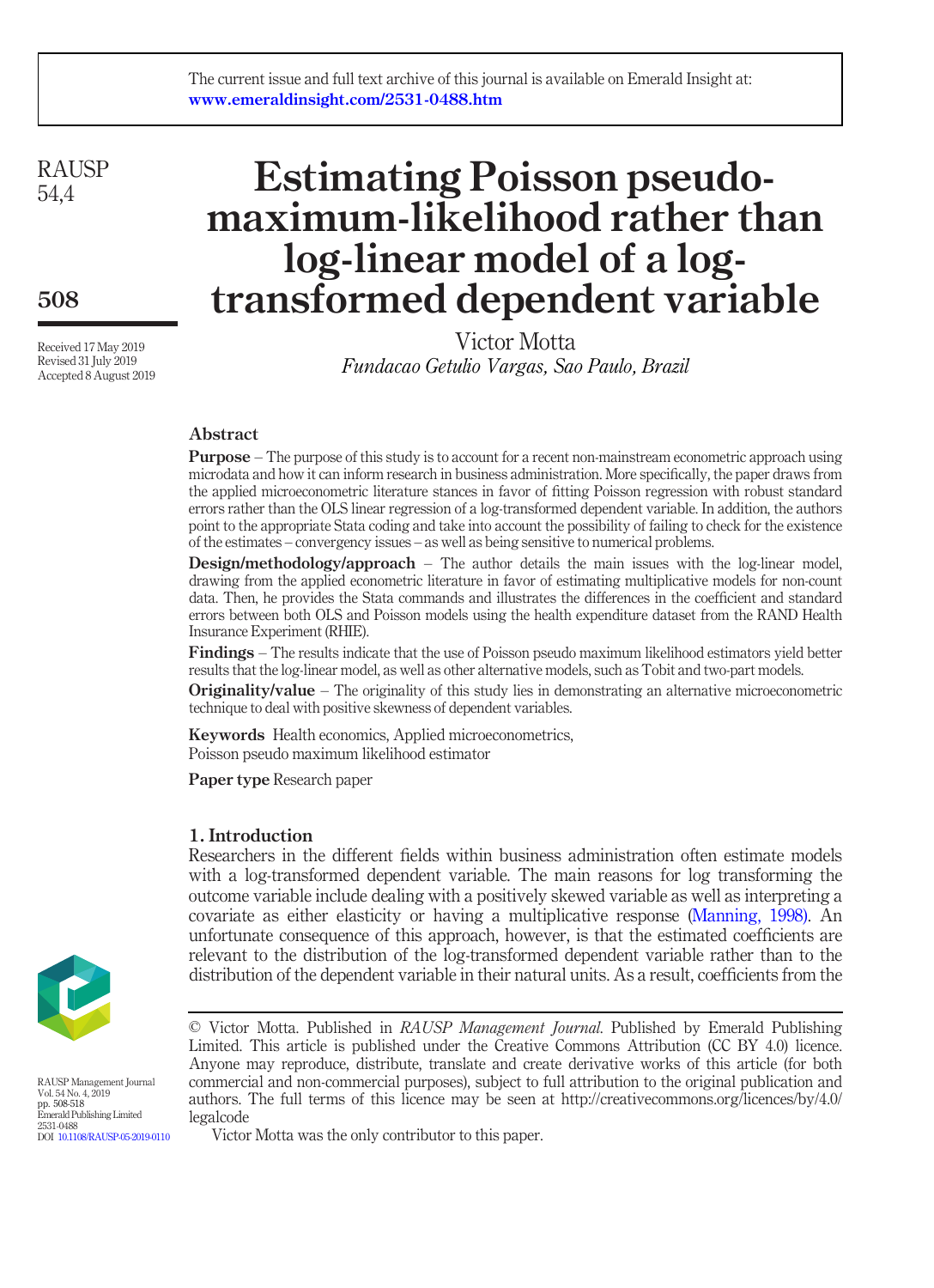log-transformed ordinary least squares (OLS) model are often retransformed back to unlogged terms to make inferences in their natural units.

The retransformed estimate of either the conditional mean or the impact of an independent variable on the dependent variable – the slope – needs to adjust for both heteroskedasticity and the distribution of the residual [\(Mullahy, 1998\)](#page-10-1). Failure to account for both may lead to biased estimates of the conditional mean and the slope on its original scale. The presence of heteroskedasticity can generate different estimates in log-linear models rather than estimated in levels. This suggests that inferences drawn on log-linear regressions may produce misleading conclusions.

Although suggestions have been offered in favor of estimating log-linear models to inform about the conditional mean of the distribution of the dependent variable, they rely on strong underlying assumptions that may not hold. Among the several models used to correct the issues of coefficient biasedness and heteroskedasticity in log-linear models, the Poisson pseudo-maximum-likelihood estimator is a robust substitute for the standard loglinear model ([Silva & Tenreyro, 2006\).](#page-10-2)

The purpose of this paper is to account for a recent non-mainstream econometric approach using microdata and how it can inform research in business administration. More specifically, the paper draws from the applied microeconometric literature stances in favor of fitting Poisson regression with robust standard errors rather than the OLS linear regression of a log-transformed dependent variable. In addition, we point to the appropriate Stata coding and take into account the possibility of failing to check for the existence of the estimates – convergency issues – as well as being sensitive to numerical problems.

The remainder of the paper proceeds as follow. Section 2 details the main issues with the log-linear model, while Section 3 draws from the applied econometric literature in favor of estimating multiplicative models for non-count data. Section 4 provides the Stata commands, while Section 5 illustrates the differences in the coefficient and standard errors between both OLS and Poisson models using the health expenditure dataset from the RAND Health Insurance Experiment (RHIE). Section 6 concludes the paper.

#### 2. Main issues with log-linearized model

Jensen's inequality implies that  $E(\ln y) \neq \ln E(y)$ , that is, the expected value of the logarithm of a random variable is different from the logarithm of its expected value. An important implication of Jensen's inequality is that interpreting the parameters of log-linear models estimated by OLS as elasticities may be misleading in the presence of heteroskedastic. The use of the log-transformed dependent variable creates a potential bias when computing estimates of  $E[y|x]$  on the original scale provided the residual term does not have a normal distribution or is heteroskedastic. As [Silva and Tenreyro \(2006\)](#page-10-2) posit, estimating the loglinear model  $\ln y_i = x_i \beta_i + \varepsilon_i$ , where  $x_i$  is a  $K \times 1$  vector of regressors,  $\beta_i$  is a  $K \times 1$  vector of coefficients and  $\varepsilon_i$  is a vector of residuals of each observation i, by OLS is inappropriate for several reasons.

First, log-linearization is not feasible if  $y_i = 0$  since In  $0 = -\infty$ . In addition, even if all observations of  $y_i > 0$ , the expected value of the log-linear residual will depend on the vector of covariates. Therefore, estimating by OLS will yield in inconsistent estimators. For instance, consider a model:

$$
y_i=e^{x_i'\beta_i}\eta_i
$$

where  $\eta_i = 1 + \frac{\varepsilon_i}{\varepsilon_i^{\frac{x}{\beta_i}}}$  and  $E[\eta_i | x] = 1$ . Assuming  $y_i > 0$ , the model can be made linear in the parameters by taking logarithms of both sides of the equations. As a result, this yields to:

Log-linear model

509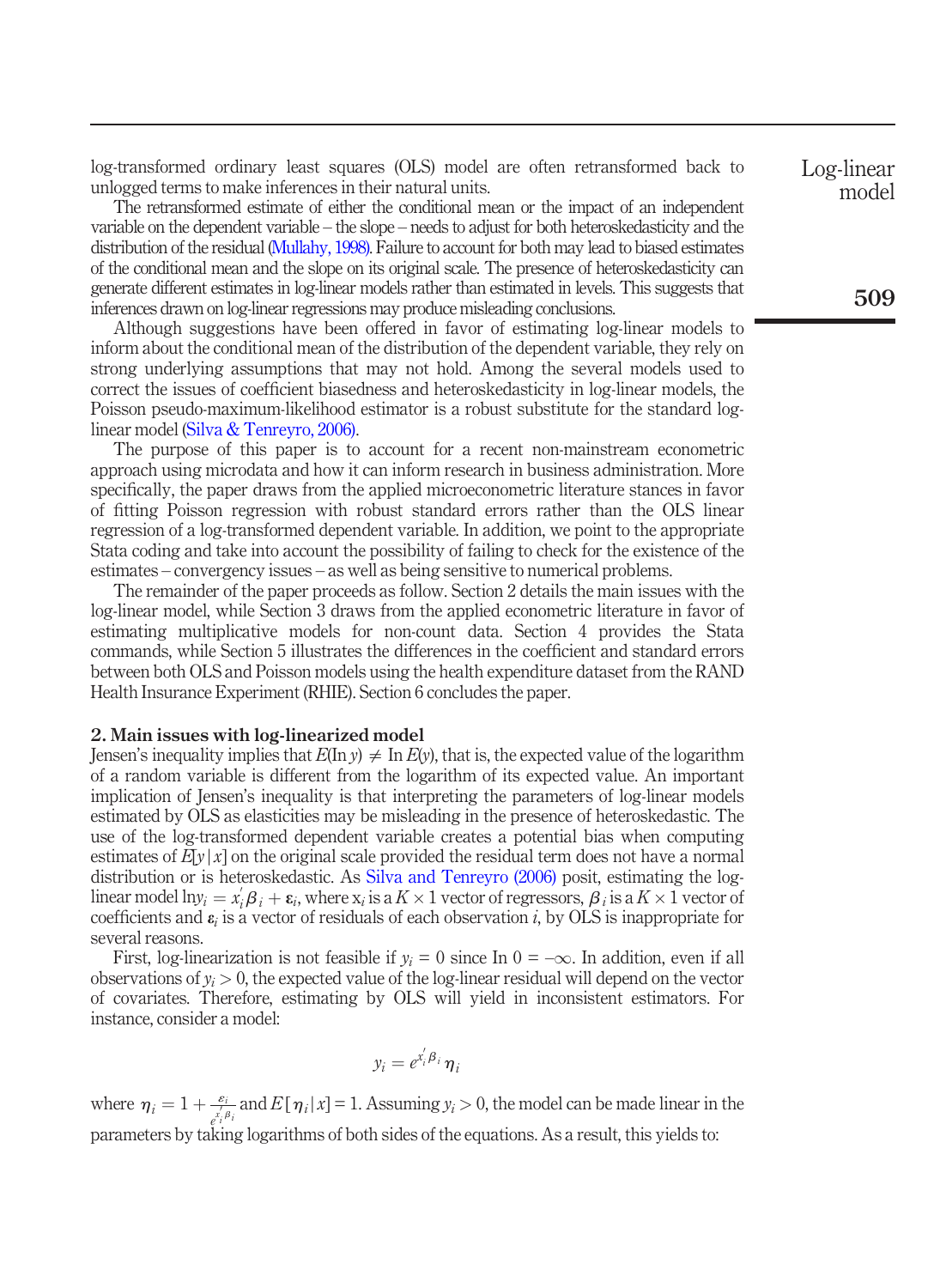$\ln y_i = x_i \beta_i + \ln \eta_i$ To obtain a consistent estimator of the slope parameters of  $y_i$  estimating the log-linear equation above by OLS, it is necessary that  $E[\ln \eta_i | x]$  does not depend on  $x_i$ . In addition, RAUSP 54,4

510

e i the aforementioned condition is only met if  $\varepsilon_i = e^{x_i' \beta_i} v_i$ , where  $v_i$  is a random variable statistically independent of  $x_i$ . In such case,  $\eta_i = 1 + v_i$  implies that Ea [ln  $\eta_i |x]$  is constant and statistically independent of  $x_i$ . As a result, the log-linear model representation is useful to estimate the parameters of interest only under specific conditions on the error term.

consistent estimation of the intercept also requires that  $E[\ln \eta_i | x] = 0$  Since  $\eta_i = 1 + \frac{\varepsilon_i}{\varepsilon_i^2 \rho_i}$ 

Since  $y_i > 0$ , the probability of  $y_i$  approaches zero when  $E(y_i | x_i)$  approaches zero. This implies that the conditional variance of  $y_i$ ,  $Var(y_i|x_i)$  tends to disappear as  $E(y_i|x_i)$ approaches zero. However, it may be possible to observe large deviations from the conditional mean – thus leading to greater dispersion – when the expected value of  $y_i$  is far away from its lower bound. The residual term  $\varepsilon_i$  is likely heteroskedastic and its variance will depend on  $e^{x_i^t \beta_i}$ . As a result, regressing ln  $y_i$  on  $x_i$  by OLS will lead to inconsistent estimates of  $\beta$ . The main reason for heteroskedasticity affecting the consistency of an estimator is that the nonlinear transformation of the dependent variable changes the properties of the residual term. Unless strong assumptions are imposed on the distribution form, recovering information about the expectation of  $y_i$  from the conditional mean of ln  $y_i$ may not be possible since the logarithm of the residual term is correlated with the regressors. In general, even if all observations on  $y_i$  are positive, estimating  $\beta$  from the loglinear model by OLS will yield inconsistent estimators and heteroskedasticity across the regressors

#### 3. Using the Poisson pseudo-maximum-likelihood estimator

A possible way of obtaining a more efficient estimator without resorting to non-parametric regression is to estimate the parameters of interest using a pseudo-maximum-likelihood estimator based on some assumption of the functional form of  $Var(y_i | x_i)$  ([Manning &](#page-10-3) [Mullahy, 2001;](#page-10-3) [Papke & Wooldridge, 1996\).](#page-10-4) Among possible specifications, under the assumption that the conditional variance is proportional to the conditional mean,  $E[y_i|x_i] = e^{x_i'\beta_i} \propto Var(y_i|x_i)$  and  $\beta$  can be estimated by solving the following set of firstorder conditions:

$$
\sum_{i=1}^{n} \left[ y_i - e^{x_i^{\prime} \tilde{\beta}} \right] x_i = 0
$$

The estimator defined below is numerically equal to the Poisson pseudo-maximumlikelihood (PPML), often used for count data. The form of the equation implies that the correct specification of the conditional mean,  $E[y_i|x_i] = e^{x_i^t \beta_i}$ . Therefore, the data do not have to have a Poisson distribution (count data) and  $y_i$  does not have to be an integer in order for the estimator based on the Poisson likelihood function to be consistent ([Gourieroux,](#page-10-5) [Monfort, & Trognon, 1984\).](#page-10-5)

The implementation of the pseudo-maximum-likelihood is estimated via Poisson regression even when the dependent variable is not an integer. However, because the assumption  $Var(y_i|x_i) \propto E\{y_i|x_i\}$  is unlikely to hold, this estimator does not take full account of the heteroskedasticity in the model. As a result, the inference has to be based on an Eicker–White robust covariance estimator ([Eicker, 1963;](#page-10-6) [White, 1980\)](#page-10-7).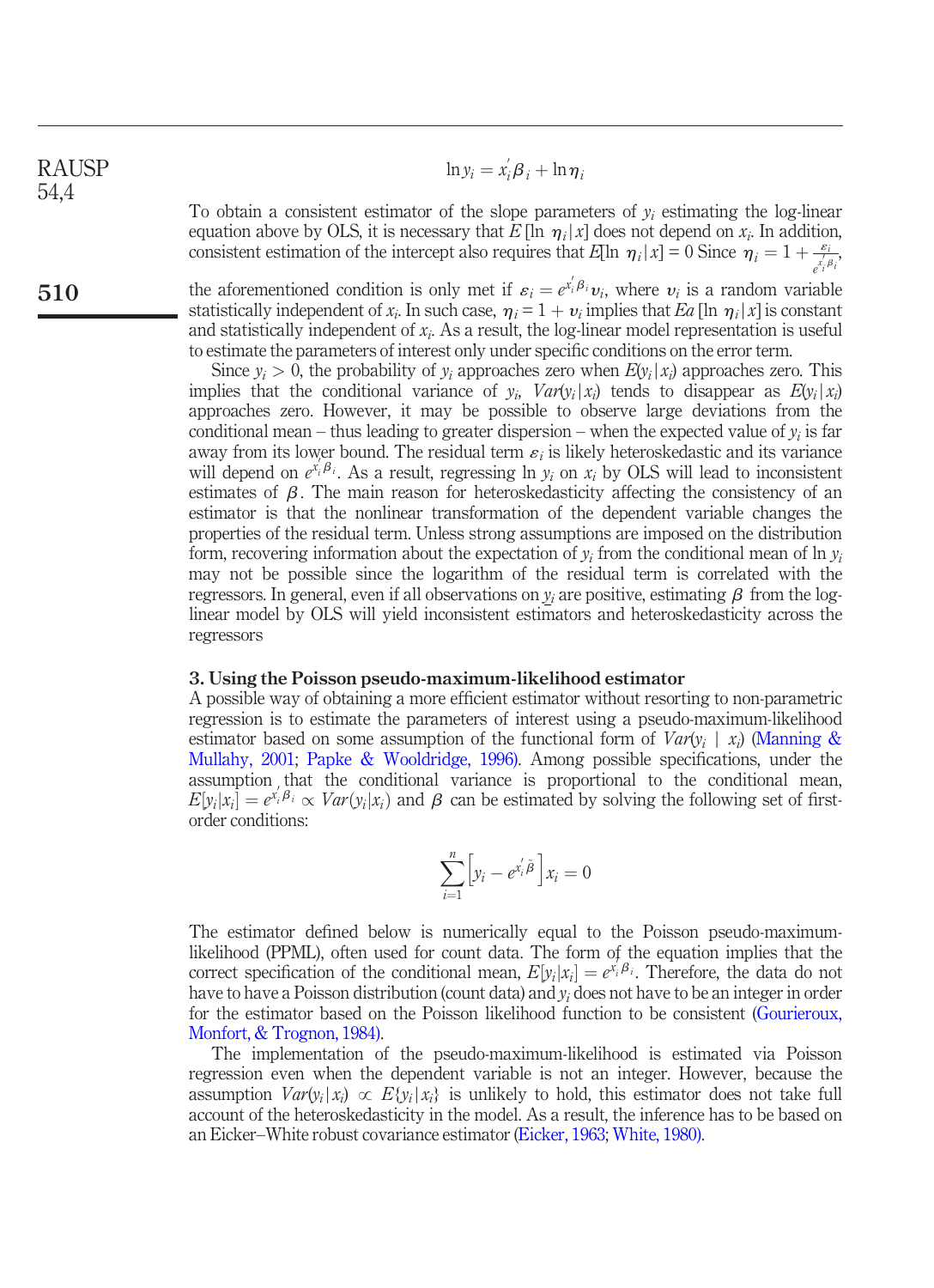The Poisson regression model is defined by:

$$
Pr(y_i = j | x_i) = \frac{e^{-\lambda} \lambda^j}{j!}, \ j = 0, 1, 2, \dots
$$

where  $\lambda$  is generally specified as  $\lambda = e^{x_i/\beta} = e^{\beta_0 + \beta_1 x_{1i} + \cdots}$ . The vector of parameters of interest,  $\beta$ , can be estimated by maximizing the log-likelihood function given by:

$$
\ln L(\beta) = \sum_{i=1}^n \left[ -e^{x_i^{\prime} \beta} + (x_i^{\prime} \beta) y_i - \ln(y_i!) \right].
$$

Poisson regression is not only the most widely used model for count data [\(Cameron &](#page-9-0) [Trivedi, 1986\),](#page-9-0) but it is also becoming increasingly popular to estimate multiplicative models for other kinds of data ([Blackburn, 2007](#page-9-1); [Manning & Mullahy, 2001\)](#page-10-3).

The reasons that make this estimator popular can be clearly understood by inspecting the corresponding score vector and Hessian matrix, given respectively below:

$$
s(\boldsymbol{\beta}) = \sum_{i=1}^n \left[ y_i - e^{x_i^{\prime} \boldsymbol{\beta}} \right] x_i \text{ and } H(\boldsymbol{\beta}) = - \sum_{i=1}^n e^{x_i^{\prime} \boldsymbol{\beta}} x_i x_i^{\prime}
$$

The form of the score vector makes it possible that  $\beta$  will be consistently estimated as long as  $E[y_i | x_i] = e^{x_i/\beta}$ . For instance, the only condition required for consistency is the correct specification of the conditional mean. Since the estimator of the covariance matrix neither assumes equality between the mean value and the variance of the dependent variable, nor does it require constant variance, Poisson regression with the Huber-White-Sandwich linearized estimator of variance is a permissible alternative to log linear regression [\(Gourieroux](#page-10-5) et al., 1984).

Running a Poisson regression with robust standard errors may be preferred to estimating a log-linear model by OLS. First, Poisson handles zero outcomes that arise in correspondence to the model. However, Poisson regression does not handle cases where some individuals participate, and others do not, and among the non-participating ones, they would likely product an outcome greater than 0 had they participated. For instance, Poisson does not handle zeros in a Mincerian income model ([Mincer, 1958\)](#page-10-8) since those that earned 0 did not participate in the labor force. Had they participated, their earnings might have been low, but they would be positive. More recent studies using the Poisson model with robust standard errors rather than log-linear regression have examined the impact of medical marijuana laws on addiction-related to pain killers [\(Powell, Pacula, & Jacobson, 2018](#page-10-9)), medical care spending and labor market outcomes [\(Powell & Seabury, 2018\)](#page-10-10), innovation and production expenditure [\(Arkolakis](#page-9-2) *et al.*[, 2018](#page-9-2)) and tourism and economic development ([Faber & Gaubert, 2019](#page-10-11)), among many other studies.

## 4. Commands using Stata

This section briefly describes the Poisson commands in Stata, including some of its shortcomings.

OLS regressions of the algebraic form  $\ln y_i = \beta_0 + \beta_1 x_{1i} + \beta_2 x_{2i} + \cdots + \beta_k x_{ki}$  is usually coded using the following Stata command:

Log-linear model

511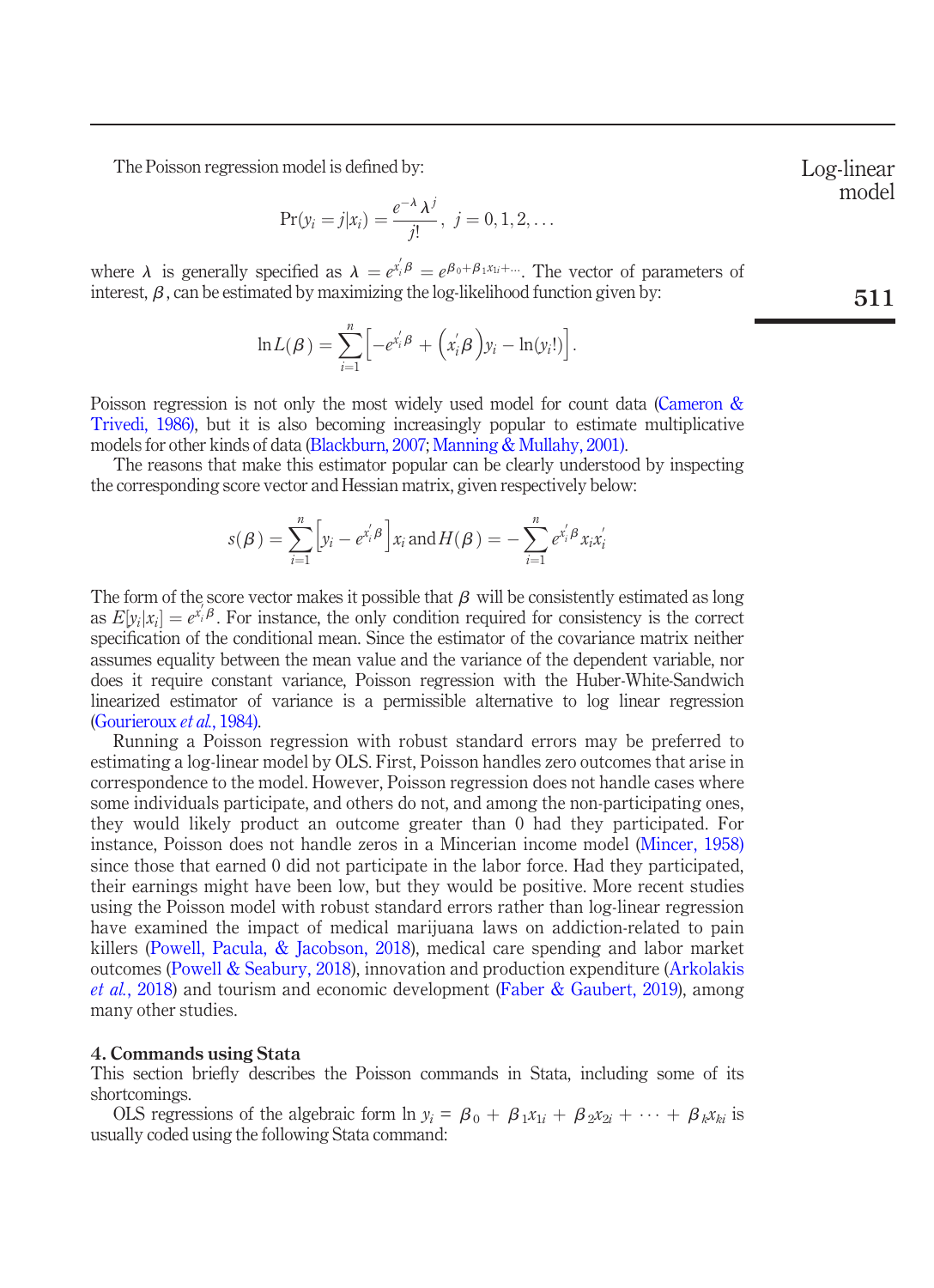RAUSP 54,4

512

- generate  $ln y = ln(y)$ ; and
- regress  $\ln y \ge 1 \ge 2$  [...] xk.

Rather than estimating this log-linear model, we would instead fit a Poisson regression using the Huber-White-Sandwich linearized estimator of variance. In Stata this is done with the following command:

poisson y x1 x2 ... xk, vce(robust).

Note that there is no need to take the natural log of the dependent variable. The Poisson regression with robust standard errors specify that the variance-covariance matrix neither assumes  $E(y_i) = Var(y_i)$ , nor requires  $Var(y_i)$  to be constant across all i. Therefore, the Poisson regression with robust standard errors (Huber-White-Sandwich linearized estimator of variance) is an alternative to log-linear regressions.

The estimator is also well-behaved since the Hessian is negative definite for all x and  $\beta$ . This facilitates the estimation and ensures the uniqueness of a maximum, conditional on its existence. As a result, estimation of  $\beta$  converges in a few iterations. However, the parameters in  $\beta$  are not identified by PPML for certain data configurations because they do not exist. The non-existence of PPML estimates are more likely when the data have a large number of zeros, such as the number of crimes committed, volume of trade between pairs of countries, among others [\(Silva & Tenreyro, 2011a\).](#page-10-12) Since this type of identification problem has not been widely recognized as a major issue in count data models, Stata's Poisson command does not check for its presence.

In such cases, checking whether or not the results obtained actually correspond to a maximum of the log-likelihood function is recommended. We can check for this through the overfitting of the observation with  $y_i = 0$  by computing descriptive statistics for the fitted values of y for the relevant sub sample. [Silva and Tenreyro \(2011b\)](#page-10-13) identify and illustrate some shortcomings of the Poisson command in Stata. More specifically, they point out that the command fails to check for the existence of estimates and show that it is sensitive to numerical problems. The Poisson command does not check for the existence of the estimates and therefore, it is unable to identify whether convergence is not achieved or spurious.

In addition, even if maximum likelihood estimates of the Poisson regression exist, Stata may not correctly identify them due to its sensitivity to numerical problems of the algorithms available in the Poisson command in three situations: when the dependent variable has some very large values, when regressors are highly collinear and have different magnitudes, and when the covariates are highly (although no perfectly) collinear. A potential solution to explore when the maximum likelihood estimates exist but convergence is not achieved is to use different optimization methods offered in the Poisson command, such as the NR, BHHH, DFP and BFGS. One can also relax the convergence criteria and ensure convergence, by the algorithm may not deliver the desired maximum likelihood estimates.

A simple way to deal with the shortcomings of Stata's Poisson command is to use the  $glm$ command for the generalized linear model with the options family (Poisson) link(log) IRLS. The iterated reweighted least squares (IRLS) algorithm provided by the GLM command seems to be more stable than the algorithms in Poisson command and give the correct results, overcoming the command's limitations. To facilitate the estimation of Poisson regressions, the existence of the pseudo maximum likelihood estimates can be checked through the PPML command, offering methods to drop regressors that may cause the nonexistence of the estimates. The command also warns if the variables have large values likely to create numerical problems. Estimation can be then implemented using the generalized linear model (GLM) method.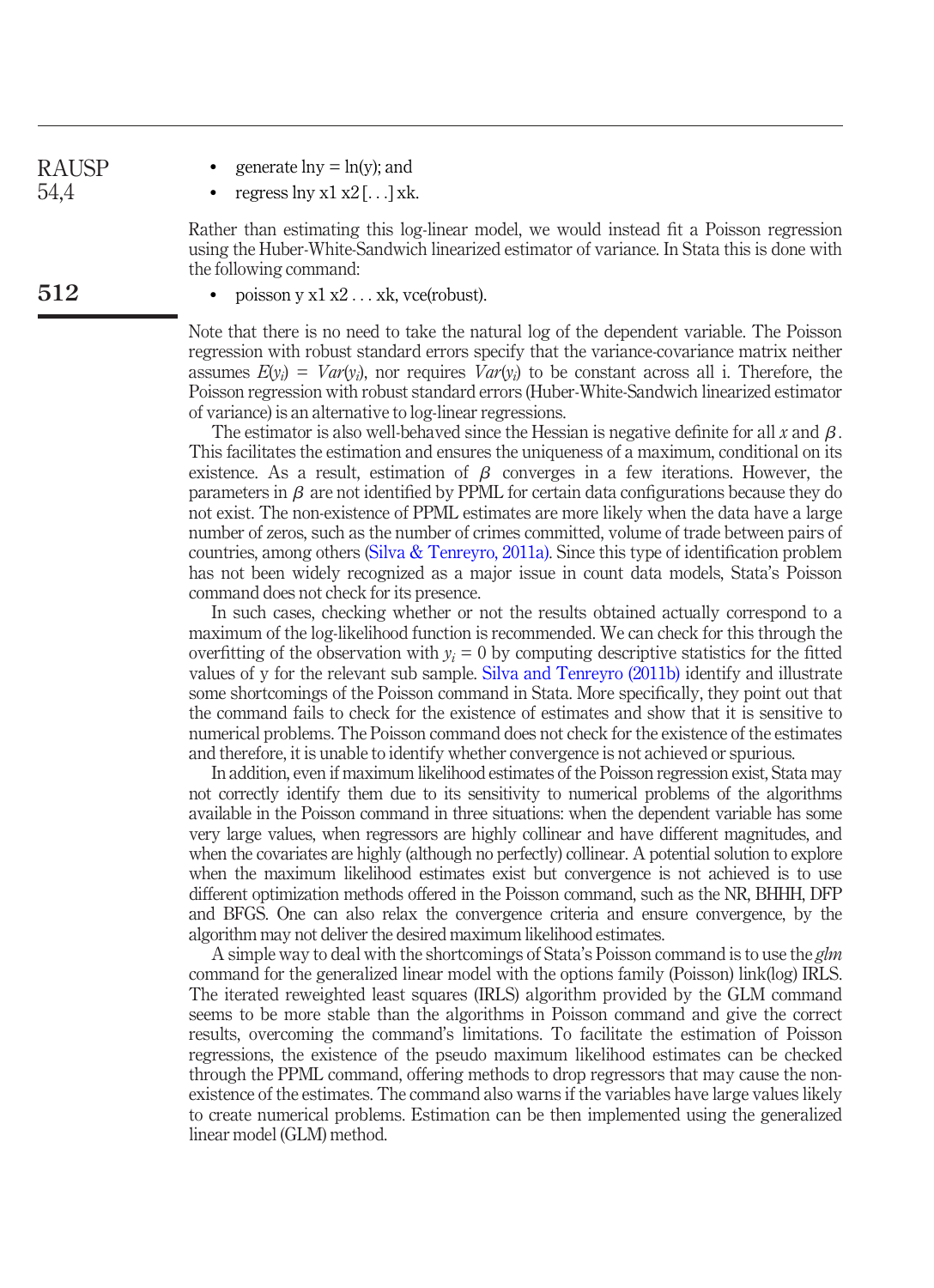#### 5. RAND health insurance experiment (RHIE health expenditure dataset

To illustrate the use of Poisson pseudo maximum likelihood rather than log-linear models, use data from the RAND Health Insurance Experiment (RHIE). The experiment, conducted by the RAND corporation from 1974 to 1982, has been the longest running and largest controlled social experiment in medical care research. The main goal of the experiment to assess how the patient's use of health services is affected by types of randomly assigned health insurance, including both fee-for-service and health maintenance organizations (HMOs). In the experiment, the data were collected from about 8,000 enrollees in 2,823 families, from six sites across the USA. Each family was enrolled in one of 14 different health insurance plans for either three or five years. The plans ranged from free care to 95 per cent coinsurance below a maximum dollar expenditure (MDE), and also included an assignment in a prepaid group practice. RHIE dataset consists of utilization, expenditures, demographic characteristics, health status and insurance status variables. The final sample consists of 20190 observations; each observation represents data for an experimental subject in a given year.

Several of the RHIE studies on health expenditures relies on regression models with logged dependent variables. With standard deviations two to four times the mean, the log transformation was essential to finding estimates of the response of health care expenditures that were robust to the skewness in the data [\(Duan, 1983\)](#page-10-14). In several analyses, the residual errors indicated the presence of heteroskedasticity by insurance plan, the main covariate of interest.

The central point here is that we do not face the problem of endogenous treatment effect – the central causal parameter of interest in the study – since insurance plans are randomly assigned, not freely chosen by the participant. Data were collected from the enrollee's use of medical care services and health status throughout the randomly assigned term of enrollment for either three or five years. For additional details of the data, see [Manning et al. \(1987\)](#page-10-15) and [Deb and Trivedi \(2002\).](#page-9-3) The sample used in this study consists of second-year data for individuals in the fee-for-service plans only.

To illustrate the main issues, [Table I](#page-5-0) reports the first four moment generating functions, mean, variance, skewness and kurtosis, as well as the percentiles. Medical expenditure is heavily skewed to the right and kurtotic. The standard deviation is four times the mean. In addition, the mean of \$169.70 is much larger than the median of \$32.38. As a result, using a natural logarithmic transformation of the dependent variable, medical expenditure, to perform a log-linear model has become the standard in both business and applied microeconomic work. Once the estimates from such a model are obtained, the usual practice is to interpret the response to a particular covariate as being the exponential of the

<span id="page-5-0"></span>

| (%) | Percentiles | Medical exp excl outpatient men<br>Smallest |                 |          |                        |
|-----|-------------|---------------------------------------------|-----------------|----------|------------------------|
|     |             | $\theta$                                    |                 |          |                        |
| 5   |             | 0                                           |                 |          |                        |
| 10  |             | $\theta$                                    | <b>Obs</b>      | 5,575    |                        |
| 25  | 3.849658    | $\mathbf{0}$                                | Sum of wgt.     | 5,575    |                        |
| 50  | 32.37693    |                                             | Mean            | 169.7003 |                        |
|     |             | Largest                                     | SD.             | 802.7604 |                        |
| 75  | 101.2285    | 12044.11                                    |                 |          | Table I.               |
| 90  | 330.9775    | 17465.98                                    | Variance        | 644424.2 | Descriptive statistics |
| 95  | 732.6303    | 18641.98                                    | <b>Skewness</b> | 27.03142 | of medical             |
| 99  | 2232.54     | 39182.02                                    | Kurtosis        | 1113.741 | expenditure            |

Log-linear model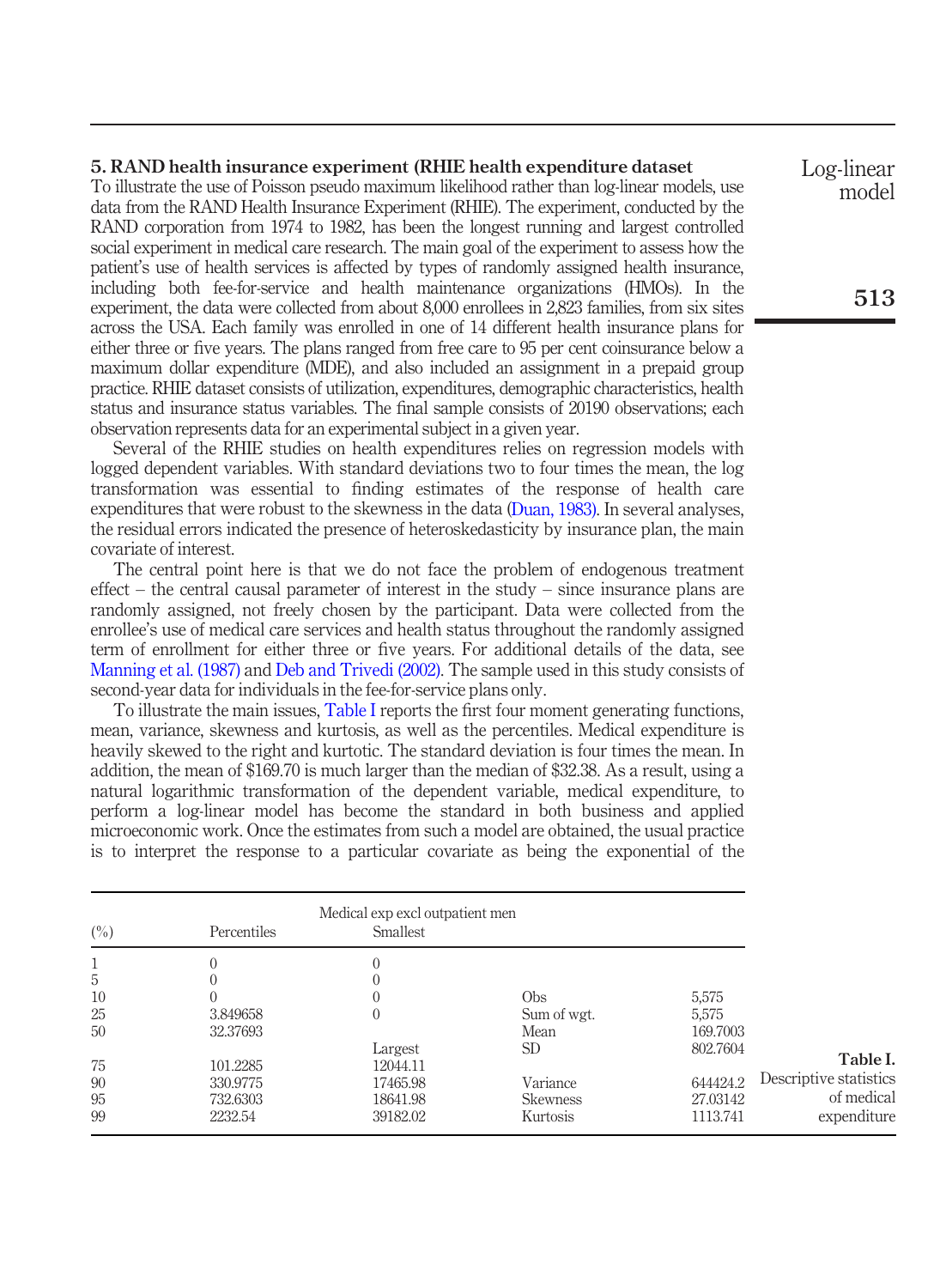coefficient of that variable in the model. As regressors, we include health insurance variables, socioeconomic characteristics and heath-status variables. [Table II](#page-6-0) contains the list of all regressors in our model.

[Table III](#page-6-1) displays the descriptive statistics of the log-transformed medical expenses. The logarithmic transformation eliminates this skewness, with a mean of 4.07 close to the median of 3.96, and the skewness statistics falls from 27.03 to 0.35. The kurtosis is 3.29, close to the normal value of 3. [Table IV](#page-7-0) displays the estimation outcomes resulting from various techniques. The first column reports OLS estimates using the logarithm of medical expenses as the dependent variable. As noted before, this regression leaves out individuals with no medical expenditure (about 23 per cent of the observations). The second column reports the OLS estimates using the logarithm transformation of 1 plus medical expenses, ln  $(1 + \text{meddol})$ , as the dependent variable to deal with the zeros. The fourth column uses reports Poisson estimates using only the subsample of positive medical expenditure while

| logc        | $ln(coinsure + 1)$ , $0 \leq coinsure \leq 100$                                                   |
|-------------|---------------------------------------------------------------------------------------------------|
| idp         | 1 if individual deductible plan, 0 otherwise                                                      |
| lpi         | $ln(max(1, annual participation incentive payment))$                                              |
| fmde        | 0 if idp = 1, ln $\left(\max\left(1,\frac{MDE}{0.01 \text{ coin}surface}\right)\right)$ otherwise |
| linc        | ln( <i>family income</i> )                                                                        |
| <b>Ifam</b> | ln(family size)                                                                                   |
| female      | 1 if person is a woman                                                                            |
| child       | 1 if age is less than 18                                                                          |
| fchild      | Female*child                                                                                      |
| black       | 1 if race of household head is black                                                              |
| educdec     | Education of the household head in years                                                          |
| physlim     | 1 if the person has a physical limitation                                                         |
| disea       | Number of chronic diseases                                                                        |
| hlthg       | 1 if self-rated health is good                                                                    |
| hlthf       | 1 if self-rated health is fair                                                                    |
| hlthp       | 1 if self-rated health is poor                                                                    |
|             | Omitted category is excellent self-rated health                                                   |

<span id="page-6-0"></span>

| Table II |  |
|----------|--|
|          |  |

RAUSP 54,4

514

List of explanato variables

<span id="page-6-1"></span>

|                                                                                           | $(\%)$                                      | <b>Percentiles</b>                                                                                      | Lnmeddol<br><b>Smallest</b>                                                                                            |                                                                                                |                                                                           |
|-------------------------------------------------------------------------------------------|---------------------------------------------|---------------------------------------------------------------------------------------------------------|------------------------------------------------------------------------------------------------------------------------|------------------------------------------------------------------------------------------------|---------------------------------------------------------------------------|
| Table III.<br>Descriptive statistics<br>of the log-<br>transformed medical<br>expenditure | 5<br>10<br>25<br>50<br>75<br>90<br>95<br>99 | 0.746548<br>1.749707<br>2.238203<br>3.059381<br>3.963396<br>4.915971<br>6.11767<br>6.807192<br>7.888451 | $-0.5343859$<br>$-0.4108706$<br>$-0.3899609$<br>$-0.3899609$<br>Largest<br>9.396331<br>9.76801<br>9.833171<br>10.57597 | O <sub>bs</sub><br>Sum of Wgt.<br>Mean<br><b>SD</b><br>Variance<br><b>Skewness</b><br>Kurtosis | 4,282<br>4,282<br>4.069336<br>1.499219<br>2.247659<br>0.347961<br>3.28978 |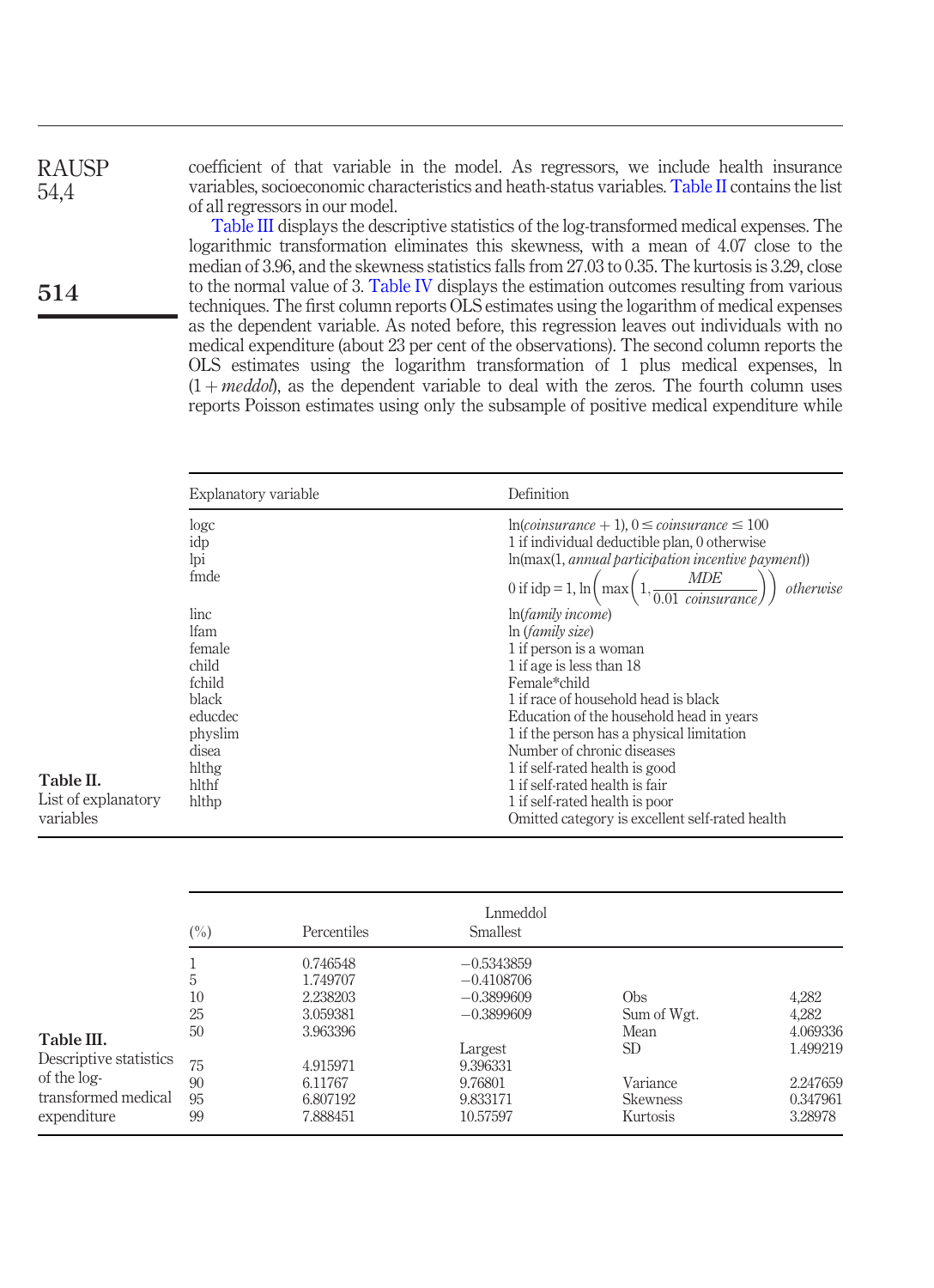| Log-linear<br>model        | Poisson                                                                                | Poisson $v > 0$      | OLS <sub>2</sub>        | <b>OLS</b>           | Variable list |
|----------------------------|----------------------------------------------------------------------------------------|----------------------|-------------------------|----------------------|---------------|
|                            | $-0.0205(0.0562)$                                                                      | 0.00791(0.0563)      | $-0.144***(0.0371)$     | $-0.0190(0.0313)$    | logc          |
|                            | $-0.0704(0.132)$                                                                       | $-0.0200(0.141)$     | $-0.200***(0.0721)$     | $-0.0777(0.0618)$    | idp           |
|                            | $0.0382**$ (0.0177)                                                                    | 0.0289(0.0176)       | $0.0344***$ (0.0118)    | 0.00433(0.00970)     | lpi           |
|                            | $-0.0276(0.0348)$                                                                      | $-0.0290(0.0339)$    | $-0.0118(0.0219)$       | $-0.0297(0.0181)$    | fmde          |
|                            | $0.168*(0.0928)$                                                                       | 0.133(0.0847)        | $0.125***(0.0238)$      | $0.101***(0.0216)$   | linc          |
| 515                        | $-0.223(0.170)$                                                                        | $-0.213(0.169)$      | $-0.146***(0.0554)$     | $-0.159***(0.0456)$  | <b>Ifam</b>   |
|                            | 0.0652(0.179)                                                                          | $-0.0660(0.178)$     | $0.732***$ (0.0708)     | $0.334***(0.0570)$   | female        |
|                            | $-0.731***$ (0.183)                                                                    | $-0.767***$ (0.182)  | $-0.186**$ (0.0813)     | $-0.416***(0.0676)$  | child         |
|                            | 0.0202(0.240)                                                                          | 0.153(0.236)         | $-0.738***$ (0.108)     | $-0.340***(0.0896)$  | fchild        |
|                            | $-0.284**$ (0.144)                                                                     | $-0.100(0.141)$      | $-0.853***(0.0758)$     | $-0.194***(0.0677)$  | black         |
|                            | 0.0376(0.0281)                                                                         | 0.0284(0.0275)       | $0.0353***(0.0101)$     | $-0.00265(0.00820)$  | educdec       |
|                            | $0.0172$ *** $(0.00612)$                                                               | $0.0122**$ (0.00592) | $0.0395***$ $(0.00430)$ | $0.0215***(0.00339)$ | disea         |
|                            | $0.513***(0.140)$                                                                      | $0.477***(0.141)$    | $0.461***(0.0886)$      | $0.276***(0.0685)$   | physlm        |
|                            | $0.224*(0.120)$                                                                        | $0.198*(0.119)$      | $0.160***(0.0588)$      | $0.151***(0.0483)$   | hlthg         |
|                            | $0.588***(0.227)$                                                                      | $0.522**$ $(0.224)$  | $0.497***(0.108)$       | $0.383***(0.0878)$   | hlthf         |
|                            | $1.711***$ (0.541)                                                                     | $1.579***$ (0.529)   | $1.221***(0.223)$       | $0.817***(0.170)$    | hlthp         |
| Table IV.                  | $3.123***(0.926)$                                                                      | $3.863***(0.858)$    | $1.496***(0.243)$       | $3.242***(0.211)$    | $_{\rm cons}$ |
| <b>Estimation</b> outcomes | 5574                                                                                   | 4281                 | 5574                    | 4281                 | N             |
| from various               |                                                                                        |                      |                         |                      |               |
| techniques                 | <b>Notes:</b> ***Significance at 0.01; **significance at 0.05 and *significance at 0.1 |                      |                         |                      |               |

<span id="page-7-0"></span>the last column shows the Poisson results for the whole sample (including observations with zero medical expenditure).

The main point to notice is that the Poisson estimated coefficients are similar using the entire sample and using the positive expenditure sample only. However, most coefficients differ from those obtained using a log-linear model. This suggests that in this case, heteroskedasticity may be responsible for the differences in the results between Poisson with robust standard errors and those of OLS [\(Wooldridge, 2010\).](#page-10-16) Further evidence using the Breusch–Pagan/Cook–Weisberg test for heteroscedasticity, rejects the hull hypothesis of homoskedasticity ( $\chi^2$  = 17.81 p-value = 0.0000).

In addition, we have included the distribution of residuals for all four models. [Figures 1](#page-8-0) and [2](#page-8-1) display the quantiles of residuals against the quantiles of the normal distribution. For both Poisson models, we used deviance residuals since they have the best properties for examining the goodness of fit of Generalized Linear Models, such as a Poisson family. The results indicate that Poisson provides a better fit.

## 5.1 Alternative models: Tobit and two-part models

Alternatively, other models could be considered, such as the Tobit, and two-part or hurdle models. The Tobit model could be considered since medical expenditures are left-censored at zero. For instance, 23 per cent of the observations had no medical expenditure for year 2. A potential approach would be to put a small number a for every zero (smaller than the smallest observed positive y), take the log and then specify  $\ln a$  as the left-censoring point [\(Cameron & Trivedi, 2005\)](#page-9-4). However, the choice of a is arbitrary and affects the estimation. For instance, choosing  $a = 0.01$  results in  $ln y = -4.6$  and choosing  $a = 0.000001$  results in ln  $y = -13.8$ , and there is not any clear reason to prefer one over the other when the smallest positive y is 1. In addition, the Tobit model has strong assumptions of normality and homoscedasticity. If these assumptions fail, then the Tobit maximum likelihood estimator is not robust. Tobit also assumes that a single mechanism drives the two dimensions of the expenditure data.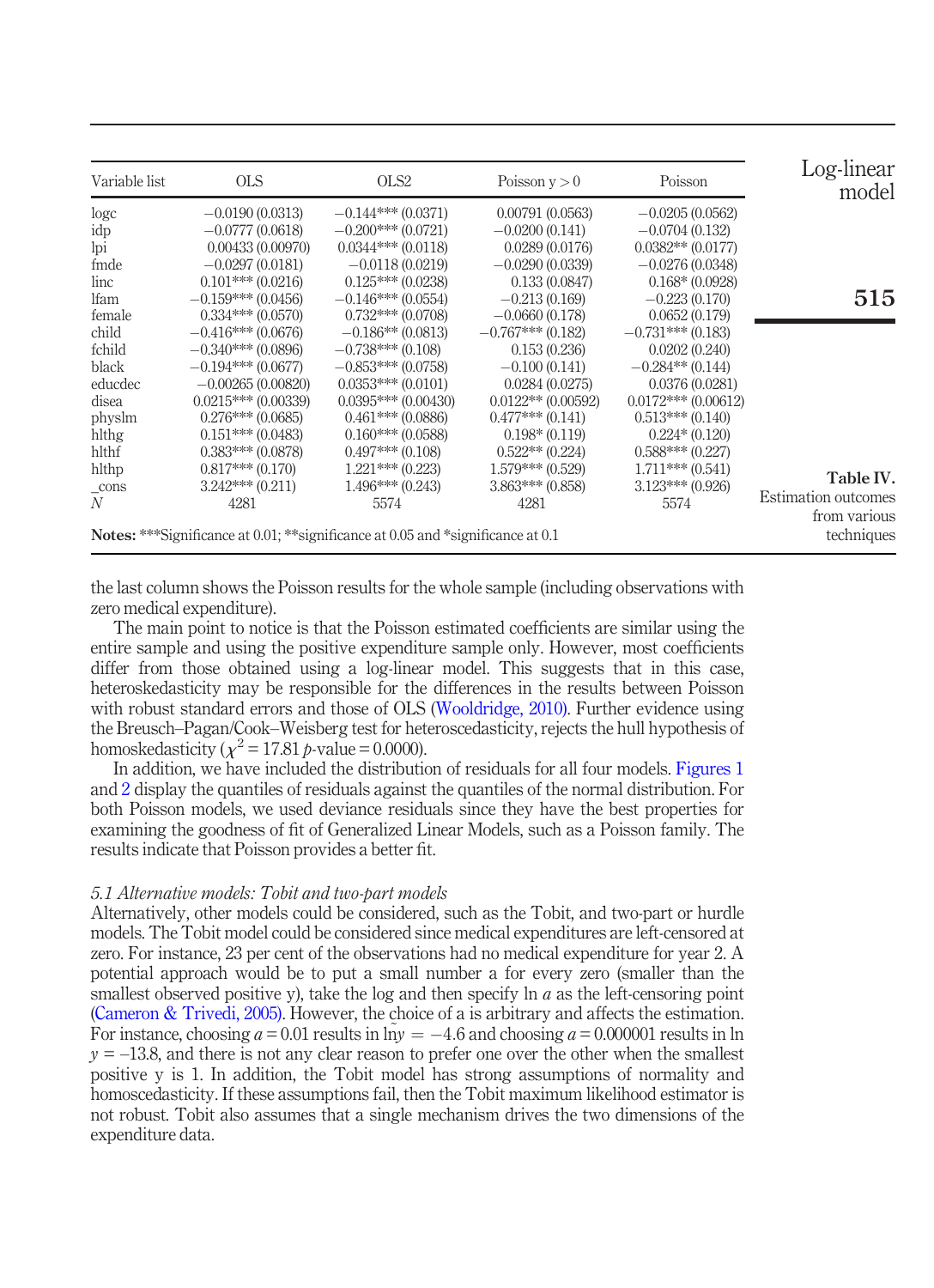

<span id="page-8-0"></span>

<span id="page-8-1"></span>Figure 2. Quantiles of the residuals plotted against the quantiles of the normal distribution for Poisson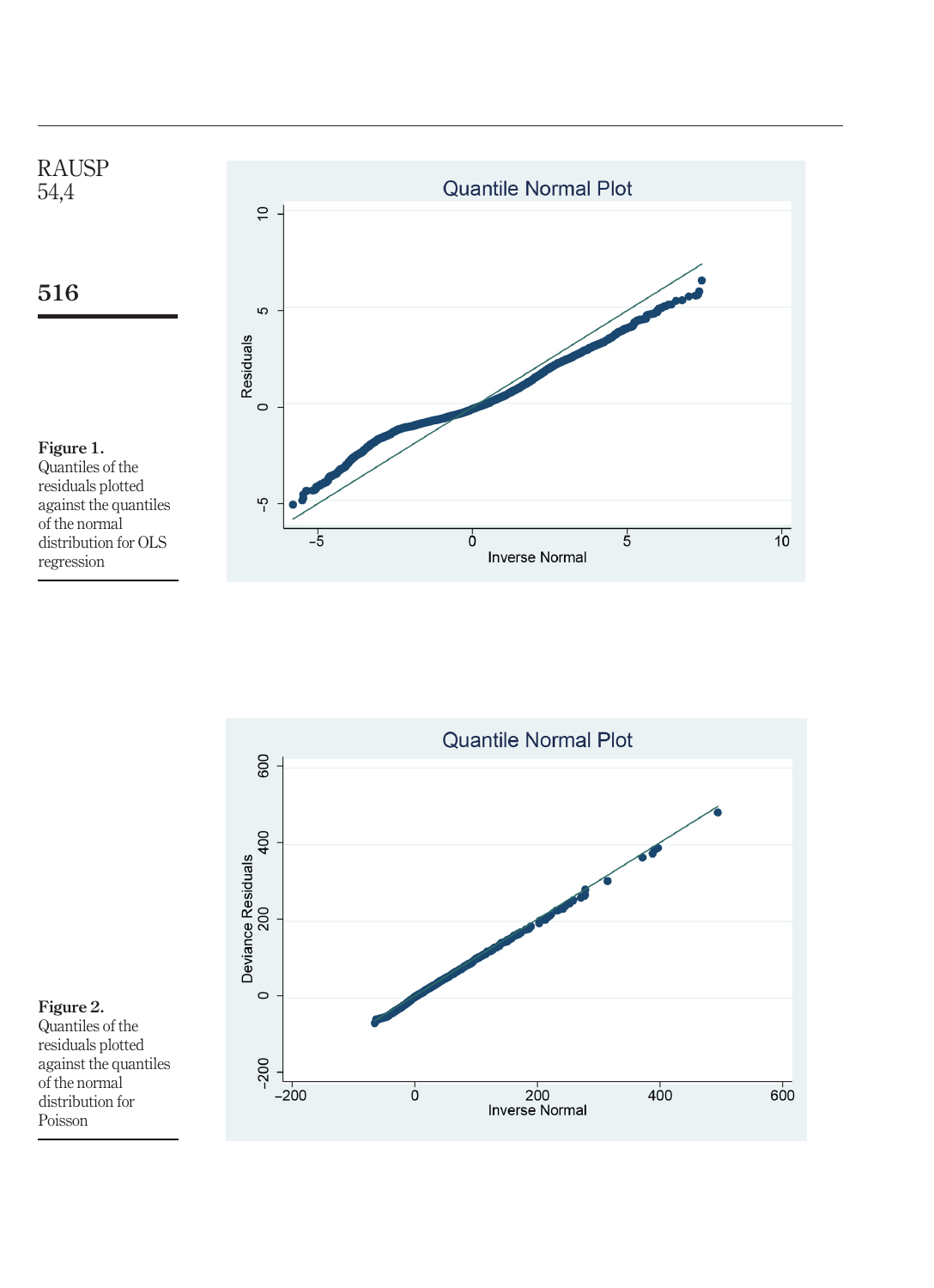To relax the latter assumption and to investigate if there is indeed a single mechanism we can use hurdle or two-part models, described by [Mullahy \(1986\).](#page-10-17) The model involves estimating two separate regressions: the first models the probability that y is positive, while the second models the amount of y if y is positive. Using our RHIE dataset, for example, the idea is that a person decides whether to go to the doctor and then the doctor decides the expenditure conditional on  $y > 0$ . As a result, the first model can be fitted using a probit (or logit, complementary log log, etc.) using  $1 (y > 0)$  as a dummy outcome, then run OLS regression ln y on the vector of regressors, or a truncated regression of y on the vector of regressors [\(Cragg, 1971;](#page-9-5) [McDowell, 2003\).](#page-10-18)

Unlike the Tobit model, the two-part model features two residuals: v, which impacts the decision to set  $y>0$  instead of  $y=0$ , and u, which impacts y conditional on positive y. An important assumption underlying the two-part model is that v and u are independent. In other words, the unobservables which affect the decision to go to the doctor are independent of the unobservables that affect the decision of how much to spend. A potential drawback in using twopart models is that it may be difficult to include endogenous explanatory variables without strong maximum likelihood assumptions. In addition, a two-step assumption, in this case, may not be all too realistic since one may find herself getting medical care without any decision on her part, or one can also end her medical care provided she chose too. As a result, we would need more than two steps of the model to be correctly specified, or all the estimates would be inconsistent.

## 6. Conclusion

Coefficients from the log-transformed ordinary least squares (OLS) model are often retransformed to unlogged terms to make inferences in their natural units. Failure to account for adjustments for heteroskedasticity and normality of residuals may lead to biased estimates of the conditional mean and the slope on its original scale. This suggests that inferences drawn on log-linear regressions may produce misleading conclusions. Among the several models used to correct the issues of coefficient biasedness and heteroskedasticity in log-linear models, the Poisson pseudo-maximum-likelihood. This study drew from the applied microeconometric literature in favor of fitting Poisson regression with robust standard errors rather than the OLS linear regression of a log-transformed dependent variable. We applied both models in a health expenditure dataset to show the main differences.

## References

- <span id="page-9-2"></span>Arkolakis, C., Ramondo, N., Rodríguez-Clare, A., & Yeaple, S. (2018). Innovation and production in the global economy. American Economic Review, 108(8), 2128–2173.
- <span id="page-9-1"></span>Blackburn, M. L. (2007). Estimating wage differentials without logarithms. Labour Economics, 14, 73–98. <https://doi.org/10.1016/j.labeco.2005.04.005>
- <span id="page-9-0"></span>Cameron, A., & Trivedi, P. K. (1986). Econometric models based on count data: Comparisons and applications of some estimators and tests author(s). Journal of Applied Econometrics, 1, 29–53. Retrieved from [www.jstor.org/stable/2096536](http://www.jstor.org/stable/2096536)
- <span id="page-9-4"></span>Cameron, A., & Trivedi, P. K. (2005). Microeconometrics: Methods and applications, Cambridge, MA: Cambridge University Press.
- <span id="page-9-5"></span>Cragg, J. G. (1971). Some statistical models for limited dependent variables with application to the demand for durable goods. Econometrica , 39, 829. <https://doi.org/10.2307/1909582>
- <span id="page-9-3"></span>Deb, P., & Trivedi, P. (2002). The structure of demand for health care: Latent class versus two-part models. Journal of Health Economics, 21, 601–625. Retrieved from [http://ac.els-cdn.com/](http://ac.els-cdn.com/S0167629602000085/1-s2.0-S0167629602000085-main.pdf?_tid=7bb7ac5e-8bbc-11e6-a110-00000aacb35f&acdnat=1475755412_d51c5cdad378a09490c51fcd0a4798ac) [S0167629602000085/1-s2.0-S0167629602000085-main.pdf? \\_ tid=7bb7ac5e-8bbc-11e6](http://ac.els-cdn.com/S0167629602000085/1-s2.0-S0167629602000085-main.pdf?_tid=7bb7ac5e-8bbc-11e6-a110-00000aacb35f&acdnat=1475755412_d51c5cdad378a09490c51fcd0a4798ac) [a110-00000aacb35f&acdnat=1475755412\\_d51c5cdad378a09490c51fcd0a4798ac](http://ac.els-cdn.com/S0167629602000085/1-s2.0-S0167629602000085-main.pdf?_tid=7bb7ac5e-8bbc-11e6-a110-00000aacb35f&acdnat=1475755412_d51c5cdad378a09490c51fcd0a4798ac)

Log-linear model